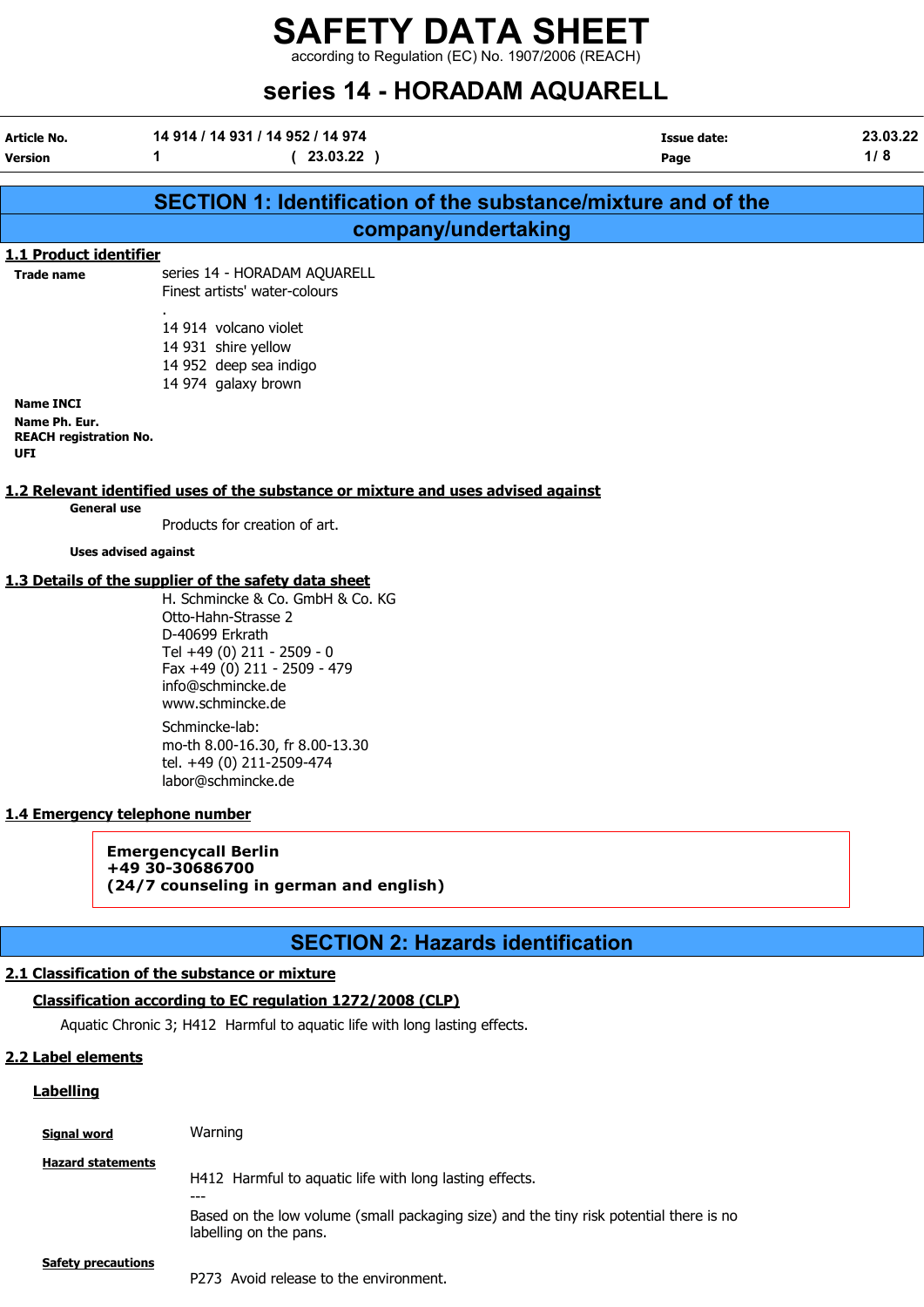according to Regulation (EC) No. 1907/2006 (REACH)

# series 14 - HORADAM AQUARELL

| Article No. | 14 914 / 14 931 / 14 952 / 14 974 |          | Issue date: | 23.03.22 |
|-------------|-----------------------------------|----------|-------------|----------|
| Version     |                                   | 23.03.22 | Page        |          |

Hazard components for labelling

Special provisions concerning the labelling of certain mixtures

#### 2.3 Other hazards

SECTION 3: Composition/information on ingredients

#### 3.1 Substances

| Chemical characterisation<br>pigment<br>gum arabic<br>Water                                                               |  |                  |                   |  |
|---------------------------------------------------------------------------------------------------------------------------|--|------------------|-------------------|--|
| CAS-Number<br>EINECS / ELINCS / NLP<br>EU index number<br>Customs tariff number<br>REACH registration No.<br>Hazchem-Code |  |                  |                   |  |
| CI-Number                                                                                                                 |  |                  | 14 914 PV62 PR108 |  |
|                                                                                                                           |  |                  | 14 931 PV62 PY159 |  |
|                                                                                                                           |  | 14 952 PV62 PG18 |                   |  |
|                                                                                                                           |  | 14 974 PV62 PBr6 |                   |  |

#### 3.2 Mixtures

#### Substance 1

barium oxide, solid soln. with calcium oxide, magnesium oxide, phosphorus oxide, strontium oxide and zinc oxide, copper-doped: 2,5 < 25 % CAS: 101356-96-1 REACH: 01-2120761036-59 Aquatic Acute 1; H400 / Aquatic Chronic 2; H411

Additional information

# SECTION 4: First aid measures

### 4.1 Description of first aid measures

#### General information

If you feel unwell, seek medical advice (show the label where possible).

#### In case of inhalation

No special measures are required.

#### In case of skin contact

Thoroughly wash skin with soap and water.

Seek medical attention if irritation persists.

### After eye contact

In case of contact with eyes, rinse immediately with plenty of flowing water for 10 to 15 minutes holding eyelids apart. Seek medical attention if irritation persists.

#### After swallowing

Rinse mouth with water. Let water be drunken in little sips (dilution effect). If you feel unwell, seek medical advice.

## 4.2 Most important symptoms and effects, both acute and delayed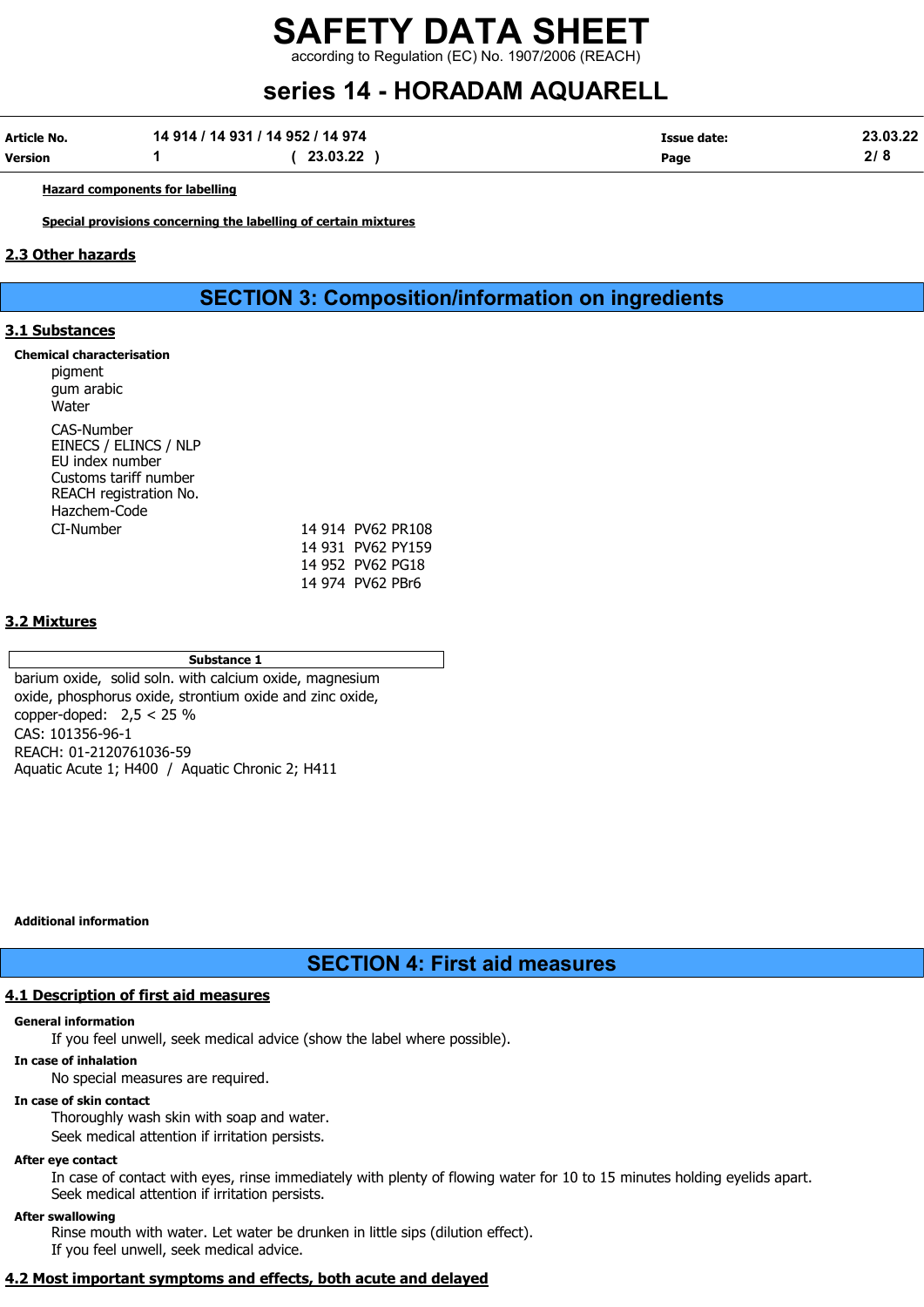ing to Regulation (EC) No. 1907/2006 (REACH)

# series 14 - HORADAM AQUARELL

| Article No. | 14 914 / 14 931 / 14 952 / 14 974 |          | Issue date: | 23.03.22 |
|-------------|-----------------------------------|----------|-------------|----------|
| Version     |                                   | 23.03.22 | Page        | 3/8      |

#### 4.3 Indication of any immediate medical attention and special treatment needed

# SECTION 5: Firefighting measures

#### 5.1 Extinguishing media

#### Suitable extinguishing media

Product is non-combustible. Extinguishing materials should therefore be selected according to surroundings.

#### Extinguishing media which must not be used for safety reasons

none

#### 5.2 Special hazards arising from the substance or mixture

In case of fire may be liberated: Carbon monoxide and carbon dioxide

#### 5.3 Advice for firefighters

#### Special protective equipment for firefighters

Additional information

## SECTION 6: Accidental release measures

#### 6.1 Personal precautions, protective equipment and emergency procedures

Avoid contact with skin, eyes, and clothing.

#### 6.2 environmental precautions

Discharge into the environment must be avoided.

#### 6.3 Methods and material for containment and cleaning up

#### Methods for cleaning up

Take up mechanically. Wash spill area with plenty of water.

#### Additional information

#### 6.4 Reference to other sections

Dispose of waste according to applicable legislation. refer to section 13

### SECTION 7: Handling and storage

#### 7.1 Precautions for safe handling

#### Advices on safe handling

Handle in accordance with good industrial hygiene and safety practice.

#### Precautions against fire and explosion

### 7.2 Conditions for safe storage, including any incompatibilities

Requirements for storerooms and containers Keep container tightly closed.

Hints on joint storage Storage class

#### Further details

storage temperature: from 15 °C to 25 °C Protect from moisture contamination.

# 7.3 Specific end use(s)

No special measures necessary if stored and handled as prescribed.

# SECTION 8: Exposure controls/personal protection

## 8.1 Control parameters

## 8.2 Exposure controls

### Occupational exposure controls

Respiratory protection

With correct and proper use, and under normal conditions, breathing protection is not required.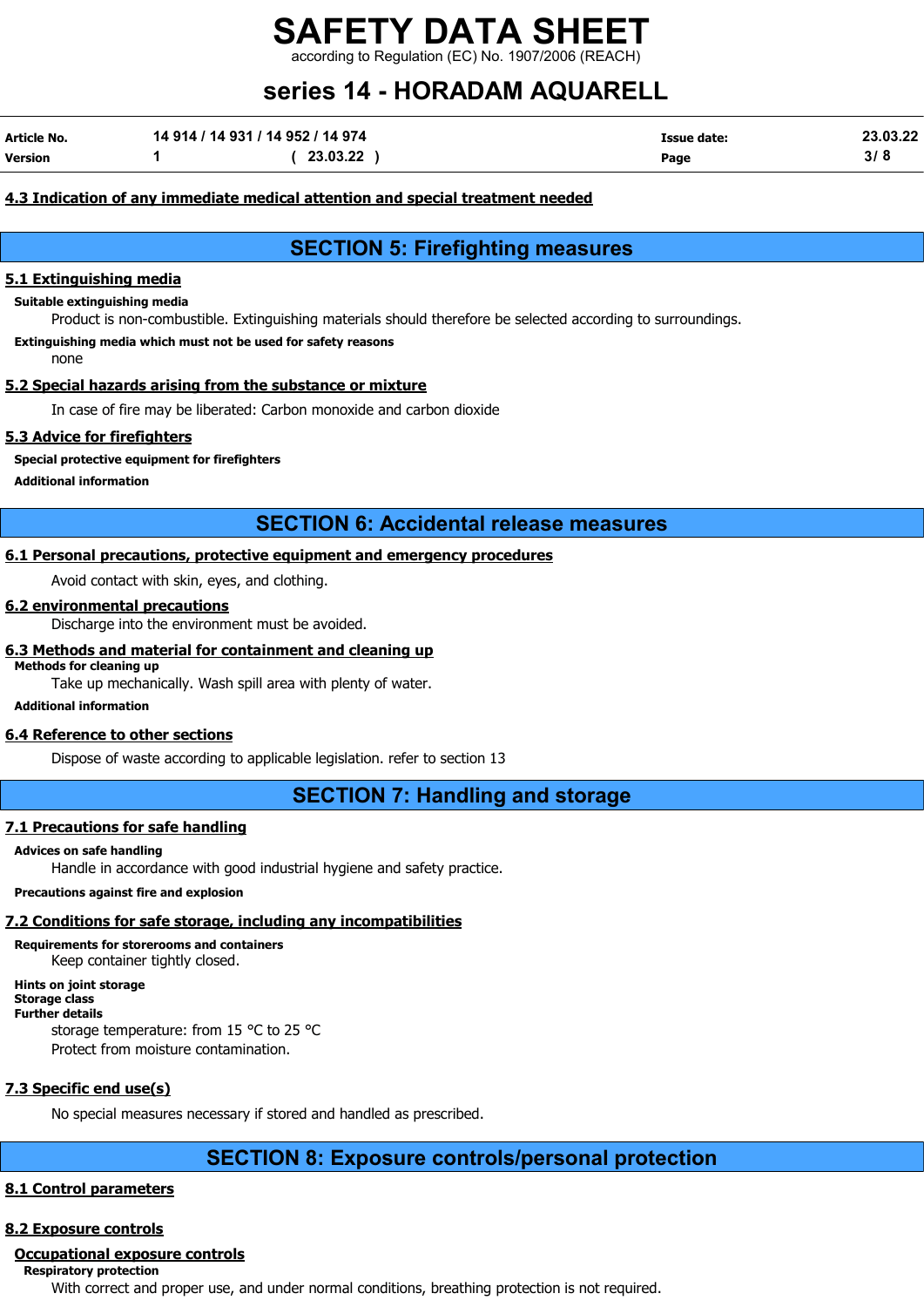according to Regulation (EC) No. 1907/2006 (REACH)

# series 14 - HORADAM AQUARELL

| <b>Article No.</b><br><b>Version</b>                                                                                                                                                                | 14 914 / 14 931 / 14 952 / 14 974<br>1                                                                   | (23.03.22)                                         |            | <b>Issue date:</b><br>Page | 23.03.22<br>4/8 |
|-----------------------------------------------------------------------------------------------------------------------------------------------------------------------------------------------------|----------------------------------------------------------------------------------------------------------|----------------------------------------------------|------------|----------------------------|-----------------|
| <b>Hand protection</b>                                                                                                                                                                              | Protect skin by using skin protective cream.                                                             |                                                    |            |                            |                 |
| <b>Eye protection</b><br>Goggles                                                                                                                                                                    |                                                                                                          |                                                    |            |                            |                 |
| <b>Body protection</b>                                                                                                                                                                              | Wear suitable protective clothing. Wash contaminated clothing prior to re-use.                           |                                                    |            |                            |                 |
|                                                                                                                                                                                                     | General protection and hygiene measures<br>After work, wash hands and face.                              |                                                    |            |                            |                 |
|                                                                                                                                                                                                     |                                                                                                          | <b>SECTION 9: Physical and chemical properties</b> |            |                            |                 |
| <b>Form</b><br>Colour<br><b>Odour</b>                                                                                                                                                               | 9.1 information on basic physical and chemical properties<br>solid / pasty<br>violet<br>almost odourless |                                                    |            |                            |                 |
| <b>Melting point/freezing point</b><br>Initial boiling point and<br>boiling range<br><b>Flammability</b><br><b>Explosion limits</b><br>Flash point/flash point range<br><b>Ignition temperature</b> |                                                                                                          | min                                                | max        |                            |                 |
| PH<br><b>Viscosity</b><br><b>Solubility</b><br><b>Partition coefficient:</b><br>n-octanol/water<br>Vapour pressure                                                                                  |                                                                                                          | 4                                                  | 6,5        |                            |                 |
| <b>Density and/or relative</b><br>density<br><b>Relative vapour density</b>                                                                                                                         |                                                                                                          |                                                    | $1,8$ kg/l | 20 °C                      |                 |
| <b>Auto-ignition temperature</b><br><b>Refraction index</b>                                                                                                                                         |                                                                                                          |                                                    |            |                            |                 |

Danger of explosion

#### 9.2 Other information

# SECTION 10: Stability and reactivity

#### 10.1 Reactivity

No hazardous reaction when handled and stored according to provisions.

#### 10.2 Chemical stability

Product is stable under normal storage conditions.

#### 10.3 Possibility of hazardous reactions

10.4 Conditions to avoid

frost and heat

### 10.5 Incompatible materials

strong acids oxidizing agents Strong alkali

## 10.6 Hazardous decomposition products

No known hazardous decomposition products.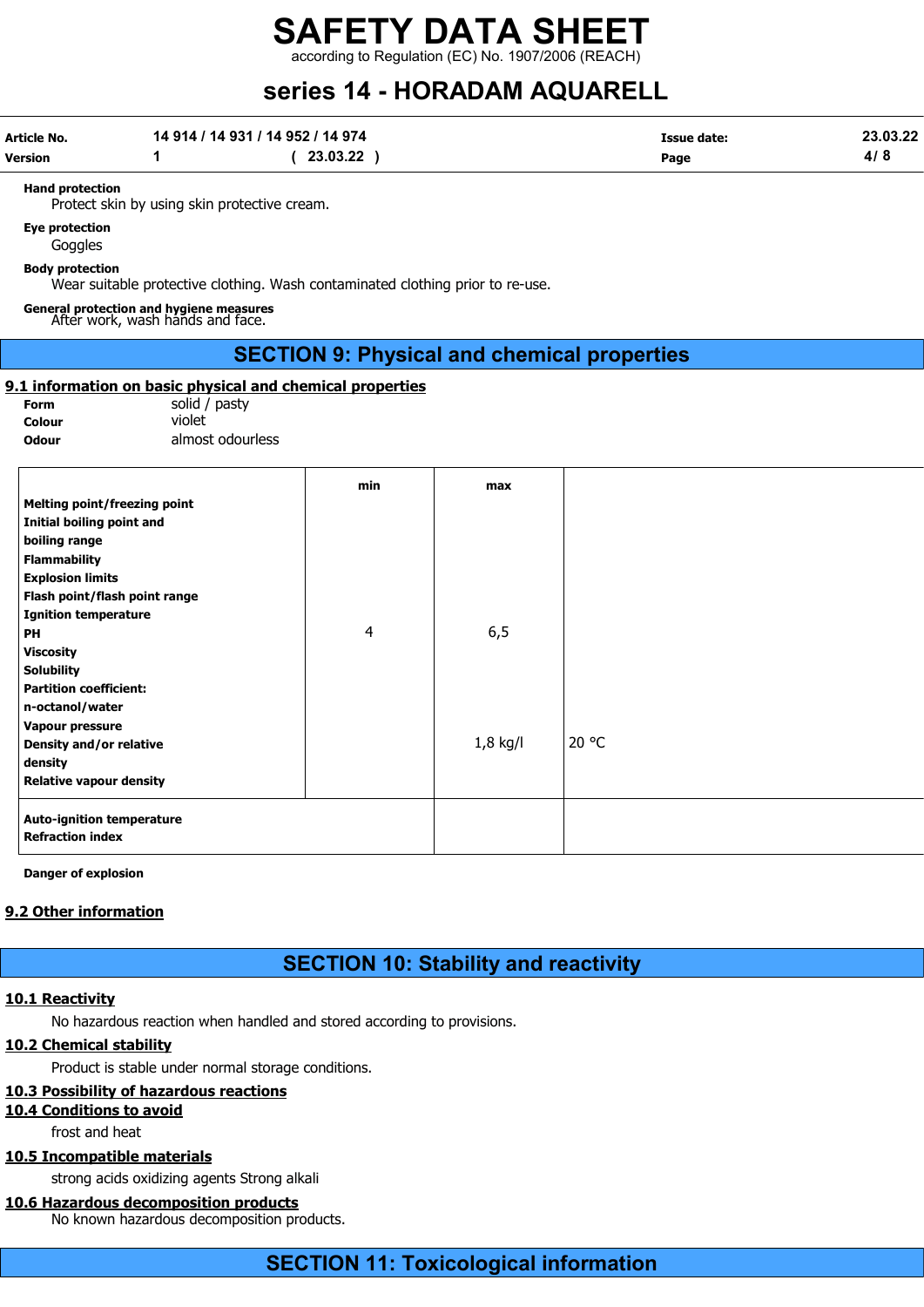according to Regulation (EC) No. 1907/2006 (REACH)

# series 14 - HORADAM AQUARELL

| Article No.                                                                                                                                                                                                                                                                          |              | 14 914 / 14 931 / 14 952 / 14 974 |                                                                               |               |         | <b>Issue date:</b>                                                                                  |      | 23.03.22 |
|--------------------------------------------------------------------------------------------------------------------------------------------------------------------------------------------------------------------------------------------------------------------------------------|--------------|-----------------------------------|-------------------------------------------------------------------------------|---------------|---------|-----------------------------------------------------------------------------------------------------|------|----------|
| Version                                                                                                                                                                                                                                                                              | 1            |                                   | (23.03.22)                                                                    |               |         | Page                                                                                                |      | 5/8      |
|                                                                                                                                                                                                                                                                                      |              |                                   | 11.1 Information on hazard classes as defined in Regulation (EC) No 1272/2008 |               |         |                                                                                                     |      |          |
| <b>Toxicological tests</b><br>101356-96-1                                                                                                                                                                                                                                            |              |                                   |                                                                               |               |         | barium oxide, solid soln. with calcium oxide, magnesium oxide, phosphorus oxide, strontium oxide an |      |          |
|                                                                                                                                                                                                                                                                                      | not required | LC50                              | Rat                                                                           | $\rightarrow$ | 5,06000 | mg/L                                                                                                | (4h) |          |
| Toxicokinetics, metabolism and<br>distribution<br><b>Acute toxicity</b><br>No data available<br>In case of inhalation<br>No data available<br><b>After swallowing</b><br>No data available<br>In case of skin contact<br>No data available<br>After eye contact<br>No data available |              |                                   |                                                                               |               |         |                                                                                                     |      |          |
| <b>Practical experience</b>                                                                                                                                                                                                                                                          |              |                                   |                                                                               |               |         |                                                                                                     |      |          |
| General remarks                                                                                                                                                                                                                                                                      |              |                                   |                                                                               |               |         |                                                                                                     |      |          |
| 11.2 Information on other hazards                                                                                                                                                                                                                                                    |              |                                   |                                                                               |               |         |                                                                                                     |      |          |
|                                                                                                                                                                                                                                                                                      |              |                                   | <b>SECTION 12: Ecological information</b>                                     |               |         |                                                                                                     |      |          |
| 12.1 Toxicity                                                                                                                                                                                                                                                                        |              |                                   |                                                                               |               |         |                                                                                                     |      |          |

#### Ecotoxicological effects

101356-96-1 barium oxide, solid soln. with calcium oxide, mag

| EC50 | Pseudokirchneriella subca | 32,00000 | ua/L | (72h) |
|------|---------------------------|----------|------|-------|
| EC50 | Daphnia magna (Big water  | 50000 ل  | ua/L | 48h)  |
| NOEC | Pseudokirchneriella subca | 1,20000  | uq/L |       |

Aquatic toxicity Water Hazard Class 2 WGK catalog number General information

#### 12.2 Persistence and degradability

Further details Product is partially biodegradable. Oxygen demand

### 12.3 Bioaccumulative potential

Bioconcentration factor (BCF) Partition coefficient: n-octanol/water

12.4 Mobility in soil No data available

#### 12.5 Results of PBT and vPvB assessment

No data available

### 12.6 Endocrine disrupting properties

### 12.7 Other adverse effects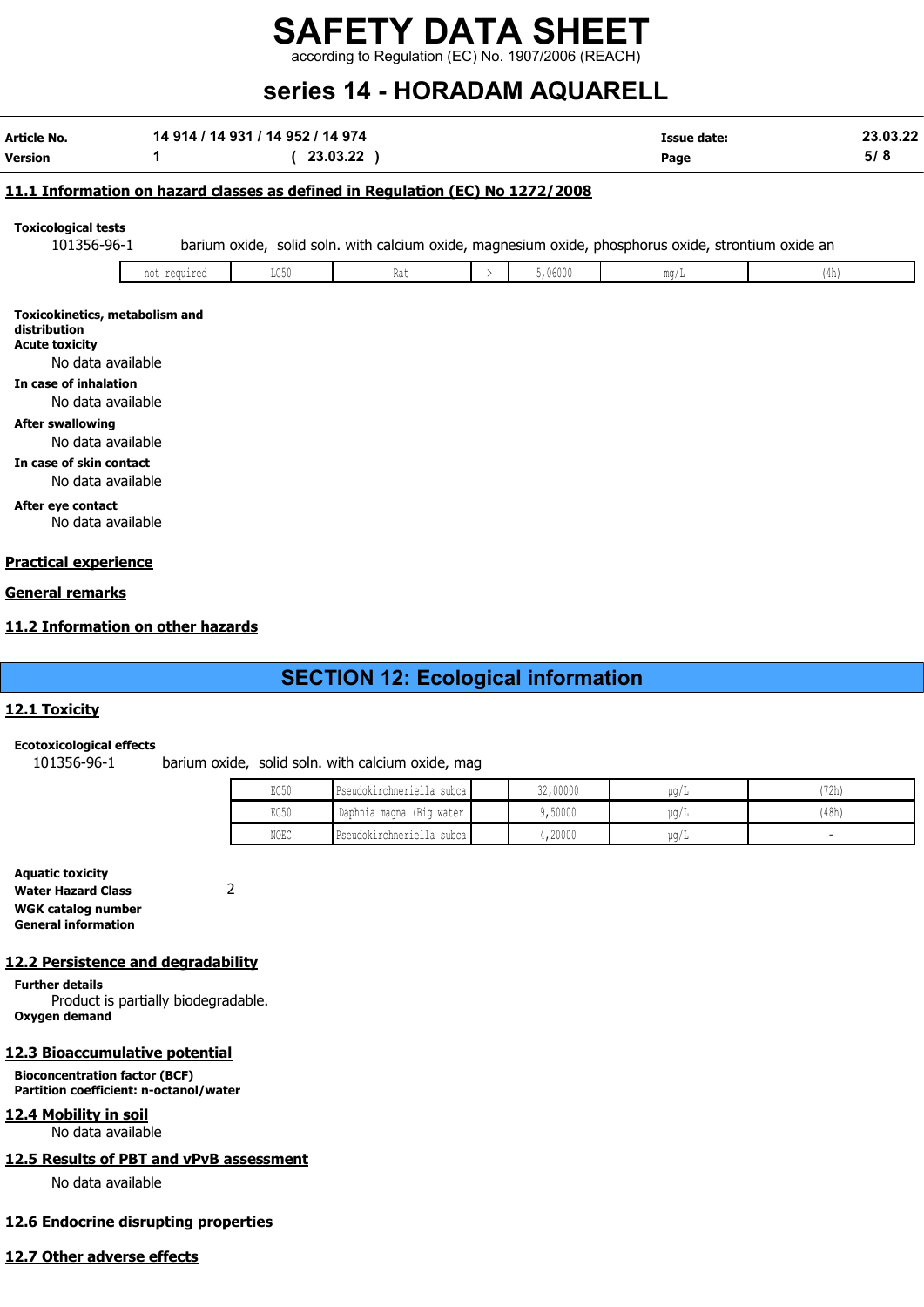according to Regulation (EC) No. 1907/2006 (REACH)

# series 14 - HORADAM AQUARELL

Article No. 14 914 / 14 931 / 14 952 / 14 974 Issue date: 23.03.22 Version 1 ( 23.03.22 ) Page 6/ 8

# SECTION 13: Disposal considerations

#### 13.1 Waste treatment methods

**Product** 

Waste key number 080112 waste paint and varnish other than those mentioned in 08 01 11 Recommendation

#### Package

Waste key number Recommendation

Non-contaminated packages may be recycled. Handle contaminated packages in the same way as the substance itself.

#### Additional information

SECTION 14: Transport information

#### 14.1 UN number or ID number

## 14.2 UN proper shipping name

ADR, ADN No dangerous good in sense of these transport regulations. IMDG, IATA

#### 14.3 Transport hazard class(es)

ADR, ADN IMDG IATA

#### 14.4 Packing group

#### 14.5 Environmental hazards

Marine Pollutant - IMDG Marine Pollutant - ADN

#### 14.6 Special precautions for user

#### Land transport (ADR/RID)

Code: ADR/RID Kemmler-number Hazard label ADR Limited quantities Package: Instructions Package: Special Provisions Special provisions for packing together Portable tanks: Instructions Portable tanks: Special Provisions Tank coding Tunnel restriction Remarks EQ Special Provisions

#### Inland waterway craft (ADN)

Hazard label Limited quantities Transport permitted Equipment necessary Ventilation Remarks EQ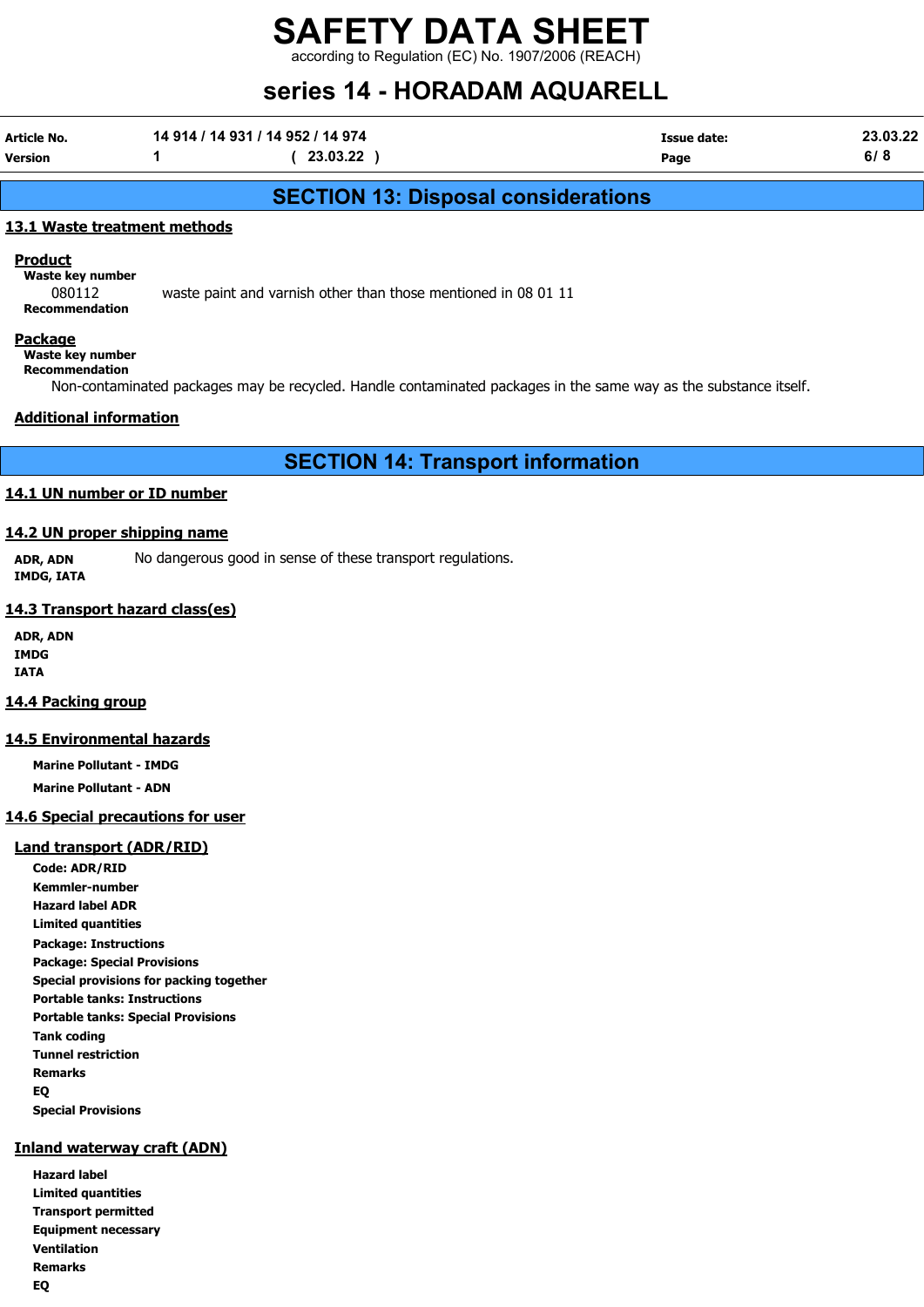# SAFETY DATA SHEET according to Regulation (EC) No. 1907/2006 (REACH)

# series 14 - HORADAM AQUARELL

| <b>Article No.</b> | 14 914 / 14 931 / 14 952 / 14 974 |          | Issue date: | 23.03.22 |
|--------------------|-----------------------------------|----------|-------------|----------|
| <b>Version</b>     |                                   | 23.03.22 | Page        |          |

Special Provisions

#### Sea transport (IMDG)

EmS Special Provisions Limited quantities Package: Instructions Package: Special Provisions IBC: Instructions IBC: Provisions Tank instructions IMO Tank instructions UN Tank instructions Special Provisions Stowage and segregation Properties and observations Remarks EQ

#### Air transport (IATA-DGR)

| Hazard                      |
|-----------------------------|
| Passenger                   |
| Passenger LQ                |
| Cargo                       |
| ERG                         |
| <b>Remarks</b>              |
| EQ                          |
| <b>Special Provisioning</b> |

#### 14.7 Maritime transport in bulk according to IMO instruments

No data available

# SECTION 15: Regulatory information

#### 15.1 Safety, health and environmental regulations/legislation specific for the substance or mixture

#### National regulations

#### Europe

Contents of VOC [%] 0 Contents of VOC  $[a/L]$ Further regulations, limitations and legal requirements

#### **Germany**

Storage class Water Hazard Class 2 WGK catalog number Incident regulation Information on working limitations Further regulations, limitations and legal requirements

#### **Denmark**

Further regulations, limitations and legal requirements

#### **Hungary**

Further regulations, limitations and legal requirements

#### Great Britain